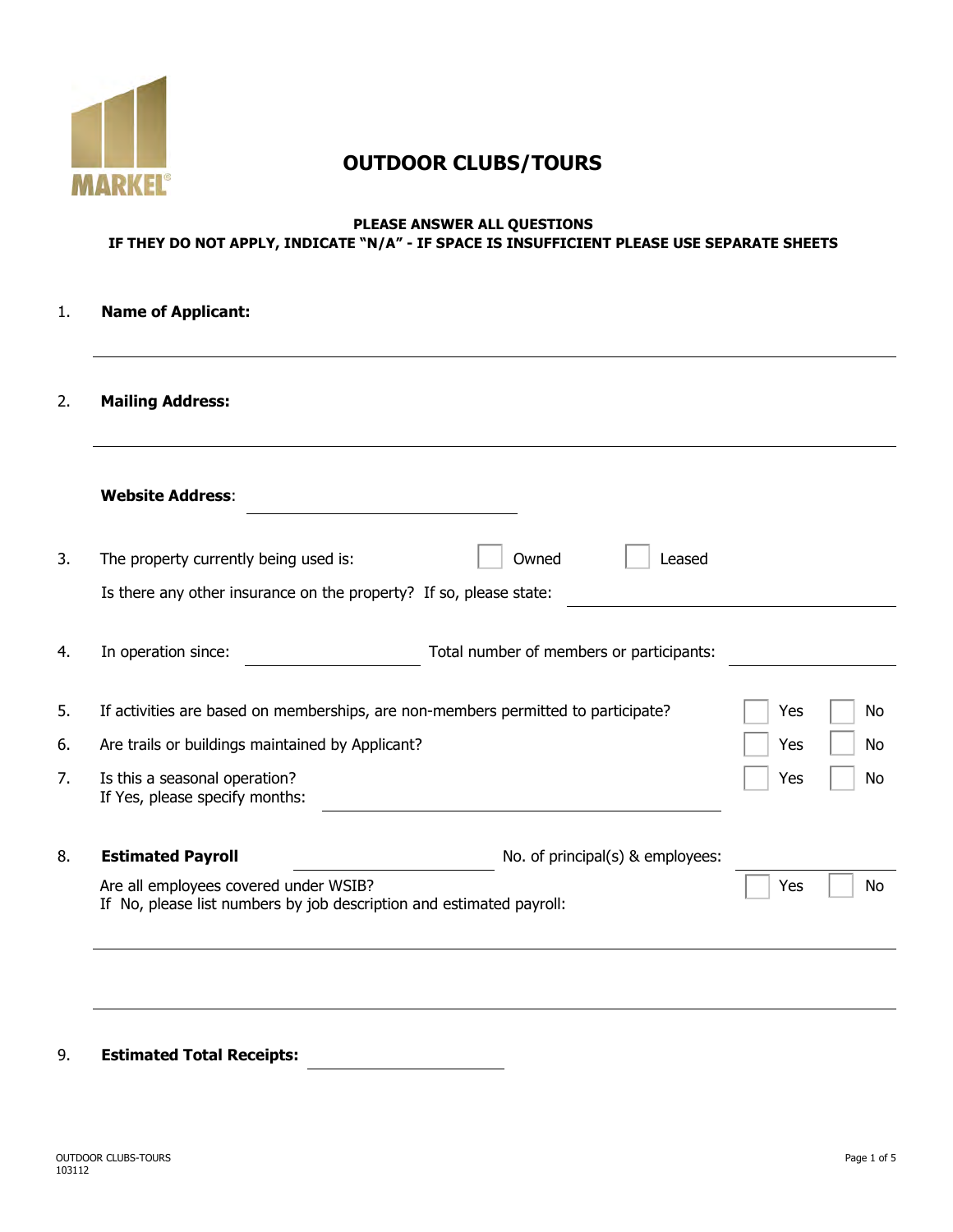### 10. Nature of activities:

| a) | Activity                                  | Yes | <b>No</b> | % of No. of<br><b>Trips Per</b><br>Year | Average<br>Duration                             | Average No. of<br>Participants Any<br>One Trip |
|----|-------------------------------------------|-----|-----------|-----------------------------------------|-------------------------------------------------|------------------------------------------------|
|    | Hiking or Bicycling                       |     |           |                                         |                                                 |                                                |
|    | Mountaineering - specify roped/non-roped: |     |           |                                         |                                                 |                                                |
|    | Rock Climbing                             |     |           |                                         |                                                 |                                                |
|    | <b>Mountain Bikes</b>                     |     |           |                                         |                                                 |                                                |
|    | Quick Descent Cycling                     |     |           |                                         |                                                 |                                                |
|    | Camping                                   |     |           |                                         |                                                 |                                                |
|    | ATVs or snowmobiles                       |     |           |                                         |                                                 |                                                |
|    | Canoeing                                  |     |           |                                         |                                                 |                                                |
|    | Ocean Kayaking                            |     |           |                                         |                                                 |                                                |
|    | White Water Kayaking/Rafting              |     |           |                                         |                                                 |                                                |
|    | Hunting/Fishing - please specify:         |     |           |                                         |                                                 |                                                |
|    | Back Country/Cross Country Skiing         |     |           |                                         |                                                 |                                                |
|    | Other - please specify:                   |     |           |                                         | <u> The Common State of the Common State of</u> |                                                |
| b) | Where are trips/tours taken?              |     |           |                                         |                                                 |                                                |
|    | Any trips outside of Canada?              |     |           |                                         |                                                 |                                                |
|    | What equipment is supplied by insured?    |     |           |                                         |                                                 |                                                |
|    |                                           |     |           |                                         |                                                 |                                                |

- c) **Please also provide copy of brochure and schedule of trips for upcoming year.**
- 11. What is experience of principal(s) and/or staff?

12. Are there written procedures in event of emergencies?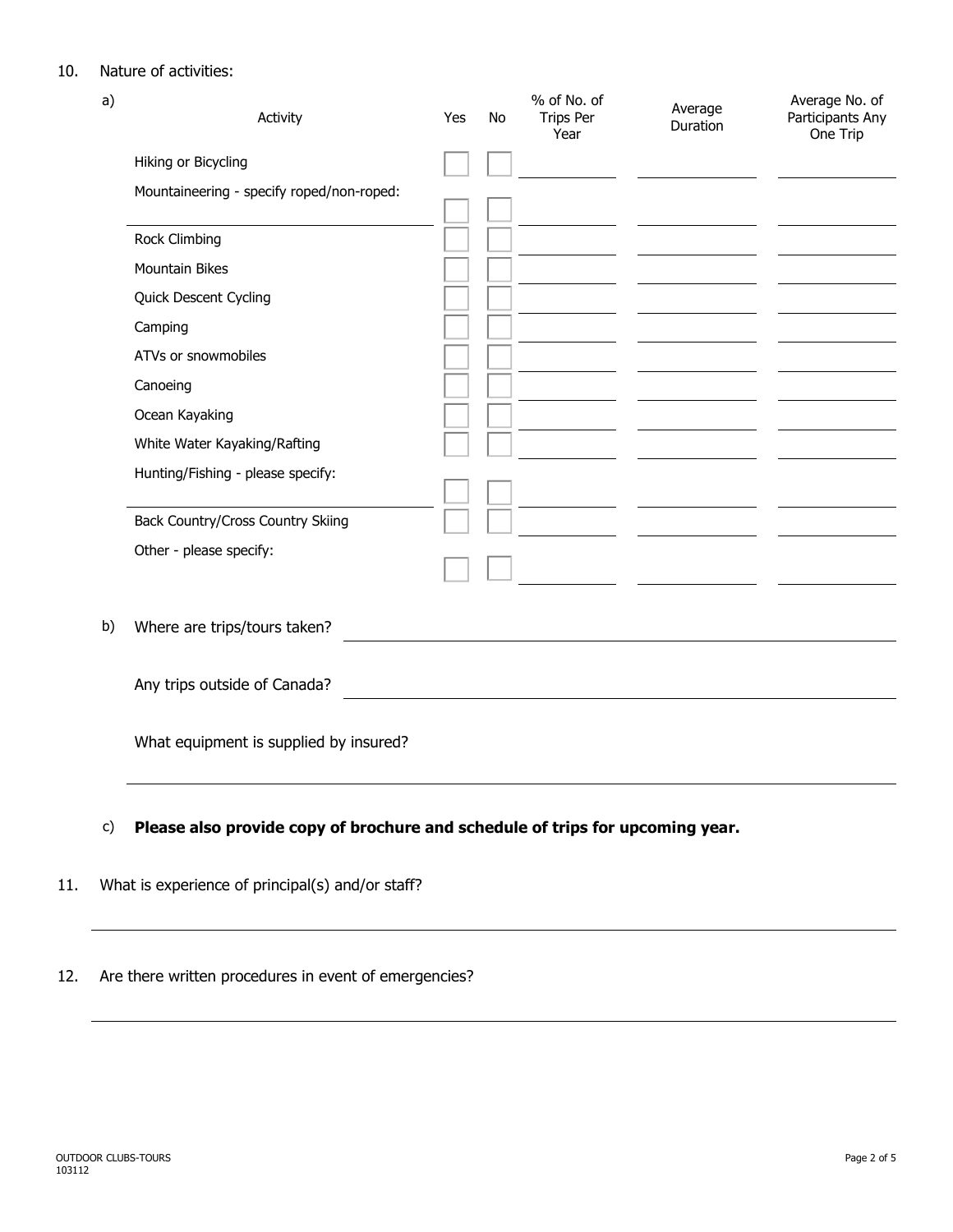|     | Are all incidents recorded?                                                                          | Yes | No |
|-----|------------------------------------------------------------------------------------------------------|-----|----|
|     | Are any of your tour guides trained in First Aid and/or CPR?                                         | Yes | No |
|     | Please provide full details:                                                                         |     |    |
| 13. | What age groups are allowed?                                                                         |     |    |
|     | Are waivers required to be signed by all participants?<br>If No, please explain:                     | Yes | No |
|     | Please attach copy of waiver.                                                                        |     |    |
|     | Are waivers required to be signed by parents, if participants are under legal age?                   | Yes | No |
| 14. | Are independent contractors used for any operations?<br>If so, please specify receipts and activity: | Yes | No |
|     | Is proof of insurance obtained from operator?<br>If No, please explain:                              | Yes | No |
|     | If Yes, please provide what limits they are required to provide:                                     |     |    |
| 15. | Does Applicant have any agreements assuming liability?<br>If so, please describe and provide copies: | Yes | No |
|     | Does applicant presently carry insurance?<br>If Yes, who is the present insurer:                     | Yes | No |
|     | If No, please explain:                                                                               |     |    |
|     | Premium:<br>Limit:                                                                                   |     |    |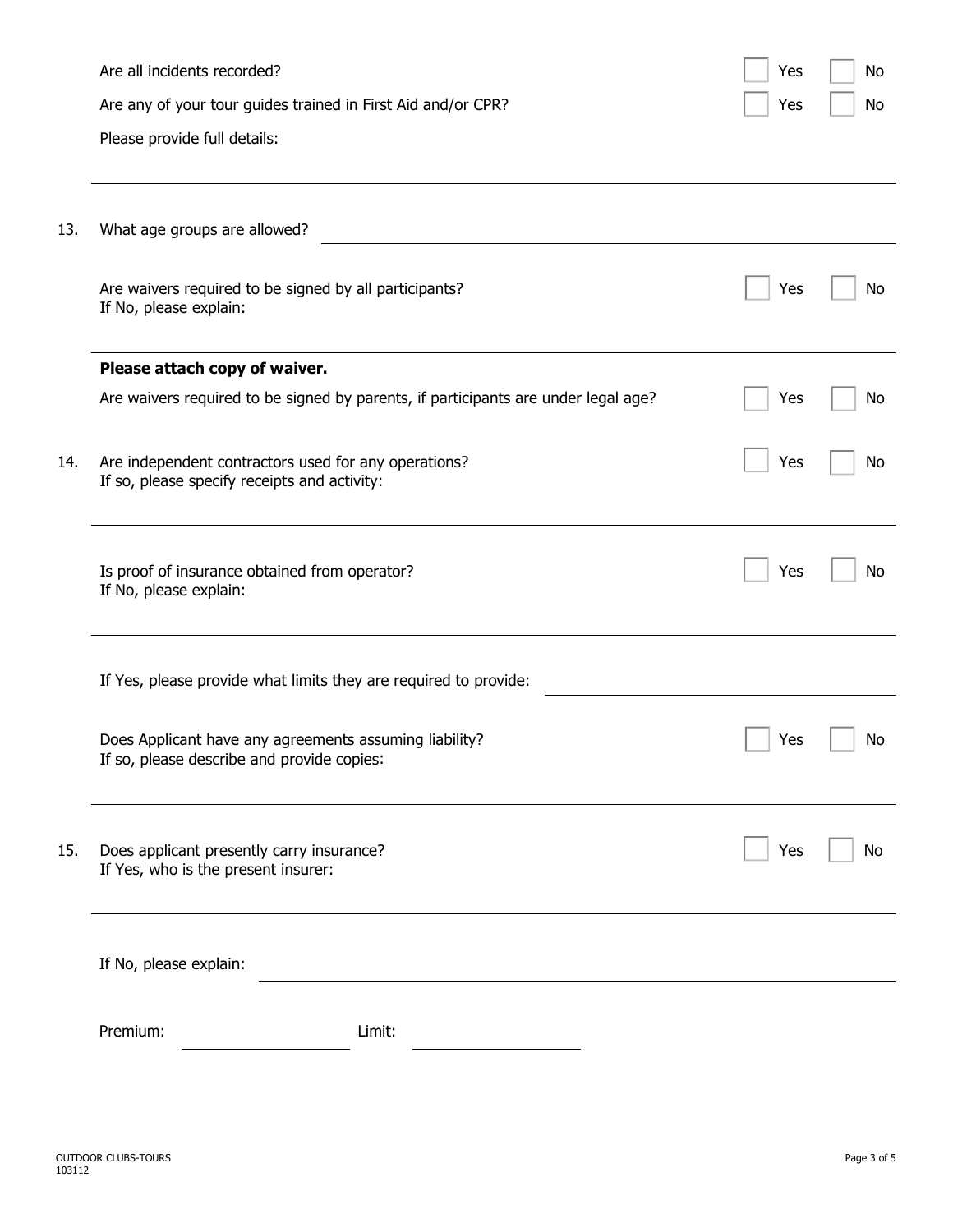| Is the present insurance Claims Made?<br>If Yes, state retro date:              | Yes | <b>No</b> |
|---------------------------------------------------------------------------------|-----|-----------|
| Are they willing to renew?<br>If No, please explain:                            | Yes | <b>No</b> |
| Does the policy cover all operations of the Insured?<br>If No, please describe: | Yes | No        |

#### 16. Claims History

Include total costs from ground up for each claim, including defense costs and deductible. Include loss experience of companies which have been taken over or merged with your company.

|                              |                                                                              |                | <b>AMOUNT</b> |                 |                   |               |  |
|------------------------------|------------------------------------------------------------------------------|----------------|---------------|-----------------|-------------------|---------------|--|
| Date of<br><b>Occurrence</b> | <b>Describe Occurrence</b><br><b>And Injury or Damage</b>                    | <b>Reserve</b> | Paid          | <b>Expenses</b> | <b>Deductible</b> | <b>Status</b> |  |
|                              |                                                                              |                |               |                 |                   |               |  |
|                              |                                                                              |                |               |                 |                   |               |  |
|                              |                                                                              |                |               |                 |                   |               |  |
|                              |                                                                              |                |               |                 |                   |               |  |
|                              | Are you aware of any other incidents which may result in claims against you? |                |               |                 | Yes               | No            |  |

If Yes, give details:

#### 17. **Non-Owned Automobile**

Number of employees using their automobile on company business:

| Regularly                                                     | Occasionally |  |
|---------------------------------------------------------------|--------------|--|
|                                                               |              |  |
| Estimated annual cost of hired automobiles:                   | \$           |  |
| Estimated annual cost of automobiles operated under contract: | \$           |  |
| (Please provide details):                                     |              |  |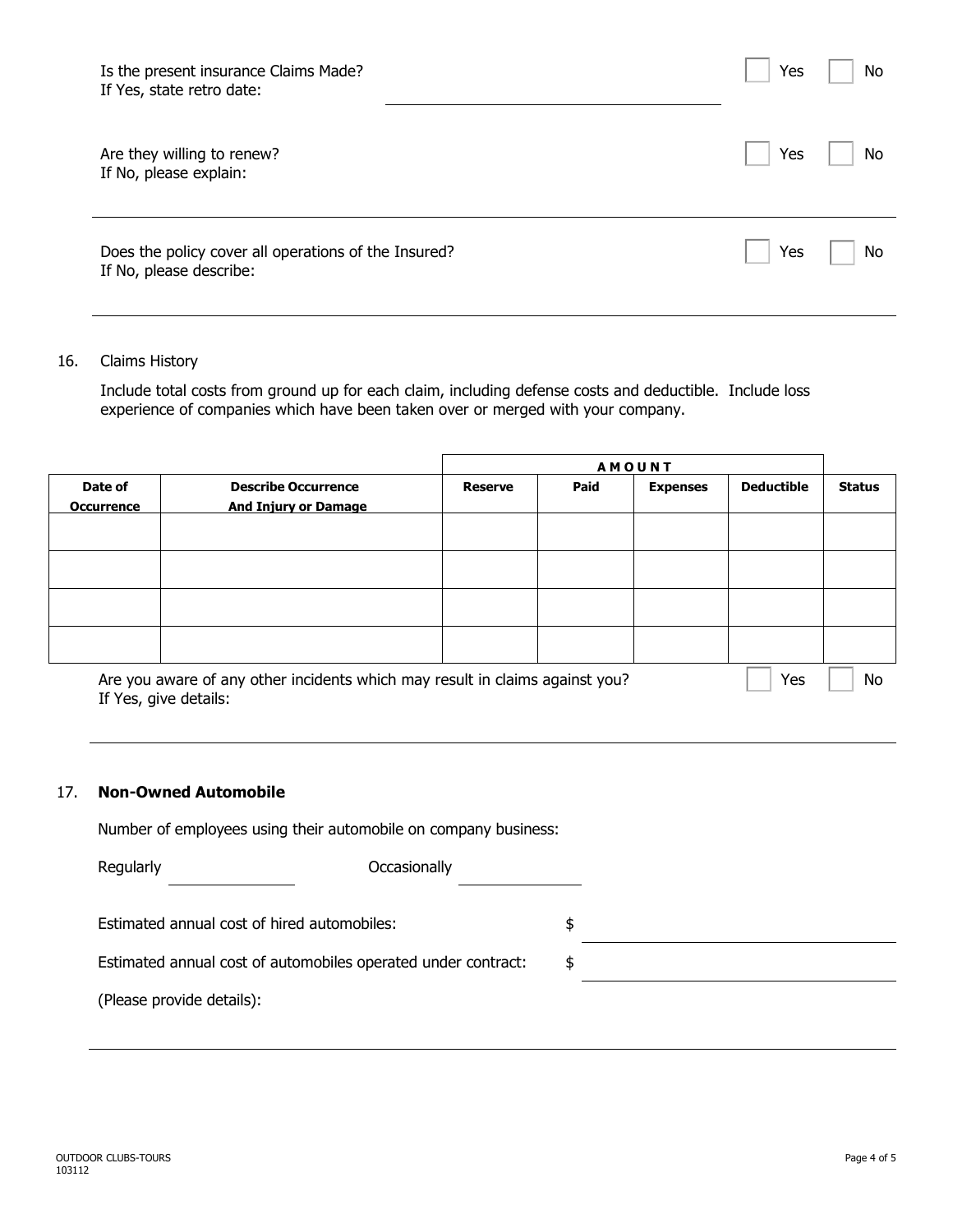This application does not bind the Applicant or the Company to complete this insurance but it is agreed that the information contained herein shall be the basis of the contract should a policy be issued.

It is mutually agreed between the Company and the Applicant that any inspection of premises, operations or any matter pertaining to insurance afforded by the Company, is made for the use and benefit of the Company only and is not to be relied upon by the Applicant in any respect.

I AUTHORIZE YOU TO COLLECT, USE AND DISCLOSE PERSONAL INFORMATION AS PERMITTED BY LAW, IN CONNECTION WITH YOUR COMMERCIAL INSURANCE POLICY OR A RENEWAL, EXTENSION OR VARIATION THEREOF, FOR THE PURPOSES NECESSARY TO ASSESS THE RISK, INVESTIGATE AND SETTLE CLAIMS, AND DETECT AND PREVENT FRAUD, SUCH AS CREDIT INFORMATION, AND CLAIMS HISTORY.

## **For purposes of the Insurance Companies Act (Canada), this document was issued in the course of Lloyd's Underwriters' insurance business in Canada.**

| Signature of Applicant (authorized representative) | Date                           |  |  |
|----------------------------------------------------|--------------------------------|--|--|
| SUBMITTED BY:                                      |                                |  |  |
| EMAIL:                                             |                                |  |  |
|                                                    | For contact information visit: |  |  |

**<www.markelinternational.ca>**